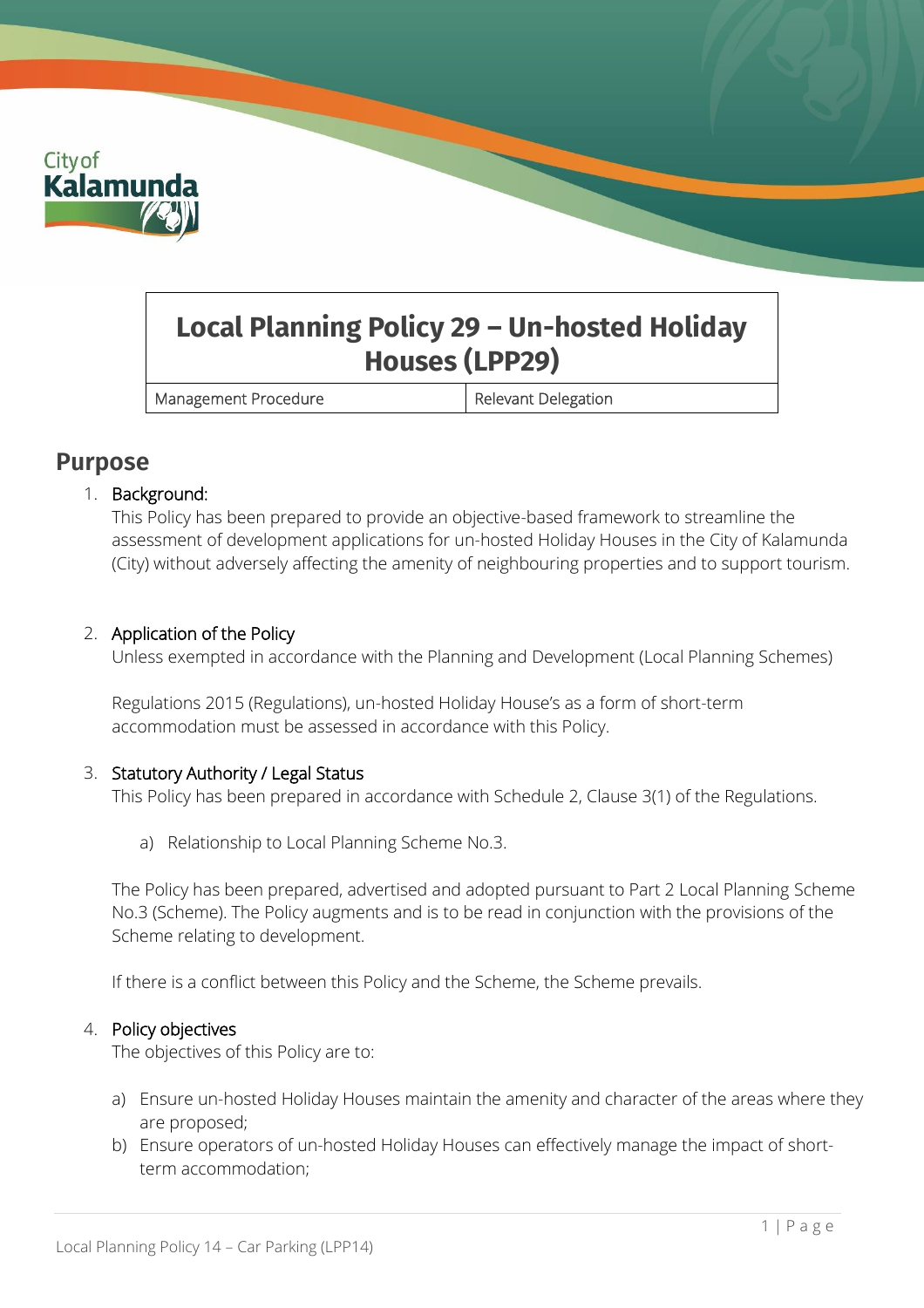

- c) Ensure un-hosted Holiday Houses are effectively serviced in areas wherereticulated sewer connection is not available; and
- d) Streamline the assessment process for un-hosted Holiday Houses.

#### 5. Definitions

Tourist Development - means a building, or a group of buildings forming a complex, other than a bed and breakfast, a caravan park or holiday accommodation, used to provide –

- i. Short term accommodation for guests; and
- ii. Onsite facilities for the use of guests; and
- iii. Facilities for the management of the development.

Short-Term Accommodation – means temporary accommodation provided either continuously or from time to time, with no guest accommodated for periods totalling more than three (3) months in any 12-month period.

Holiday Accommodation - means two or more dwellings on one lot used to provide short term accommodation for persons other than the owner of the lot.

Holiday House - means a single or ancillary dwelling on one lot used to provide short term accommodation but does not include a bed and breakfast.

Hosted – refers to any type of short-term accommodation where the occupiers of the accommodation are accompanied by a caretaker or manager residing on the same site during times of operation.

Un-hosted – refers to any type of short-term accommodation where only the occupiers of the accommodation reside on the site during times of operation. Shared Access – when the primary vehicle access to a site occurs via an access with shared access rights, such as common property, right of way, or similar.

Operational Management Plan – means a management plan prepared by an applicant to the satisfaction of the City, that demonstrates the mitigation measures to be taken by the applicant to ensure the objectives of the Holiday Houses Local Planning Policy are achieved.

## **Policy Statement**

#### 1. Existing Amenity

Development Applications must demonstrate acceptable impact with regard to:

- a) Maintenance of existing streetscape. Sites which propose parking on the verge or road pavement are not able to demonstrate acceptable impact;
- b) The generation of traffic. Sites which require access via a shared access are not able to demonstrate acceptable impact;
- c) Noise and antisocial behaviour. Short Term Accommodation proposals which do not include an Operational Management Plan are not able to demonstrate acceptable impact; and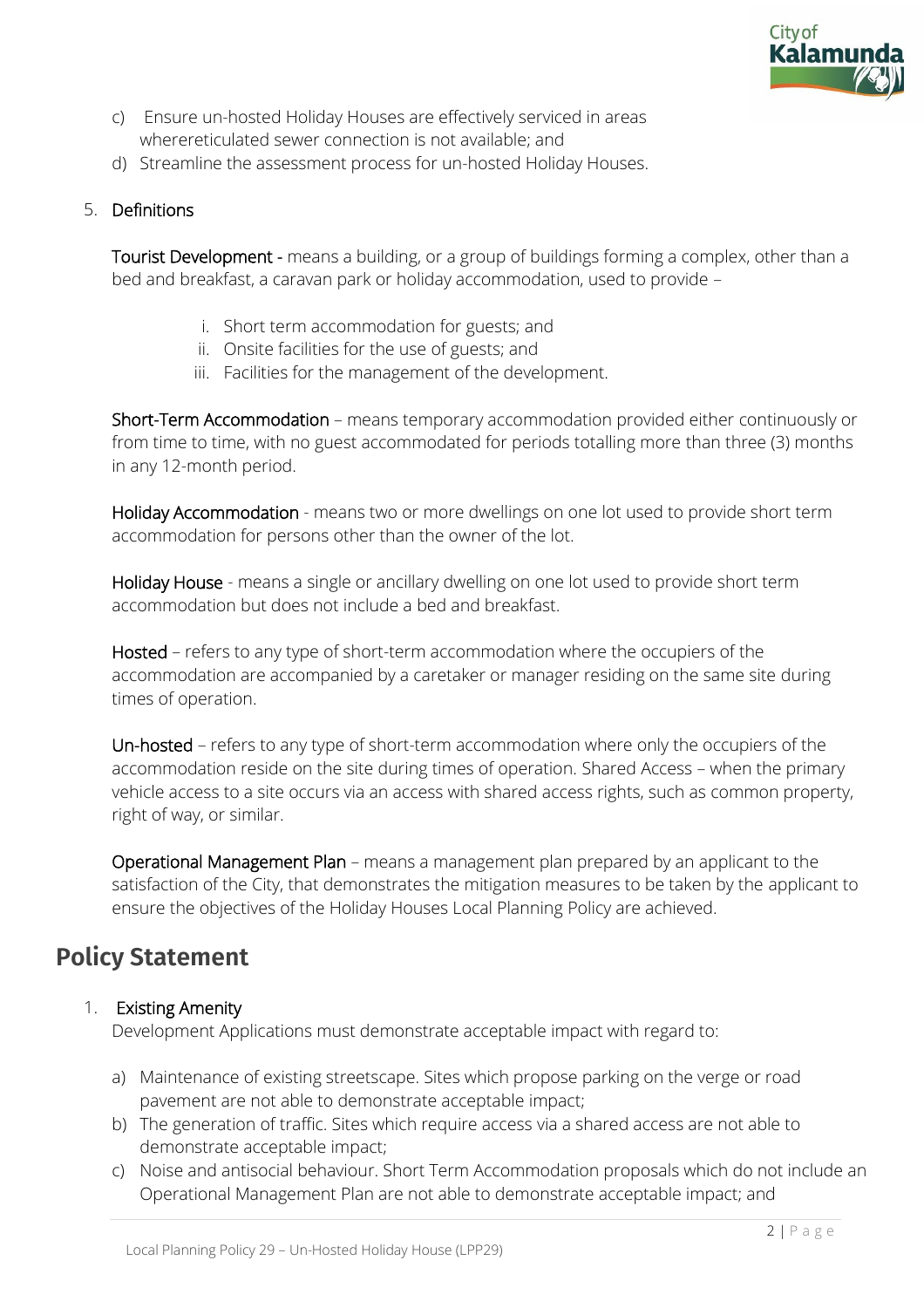

d) Scale. Sites which propose more than two adults per bedroom are not able to demonstrate acceptable impact\*.

\* Excludes infants and babies.

#### 2. Operational Management Plan

Operational Management Plans must demonstrate acceptable management practices with regard to:

- a) Occupant Code of Conduct;
- b) Application of Noise Mitigation Measures;
- c) Complaint Management Procedure;
- d) Parking Management Plan; and
- e) Any reasonable planning matters as determined by the City of Kalamunda.

#### 3. General Development Provisions

Applications for un-hosted Holiday Homes will be subject to the general development provisions below, to the extent that they relate to the development proposed.

- a) Approval for un-hosted Holiday Homes may be granted for an initial period of 12 months only. At the conclusion of the 12-month period, the approval will lapse and have no further effect. To continue the use of the site for un-hosted holiday house accommodation, the applicant will be required to make a new application to the City. The City's assessment of the new application, the City will have regard to the following:
	- i. The applicant's compliance with respect to Clause 6.1 and 6.2 of the Policy;
	- ii. Valid complaints received during the initial 12 months of operation;
	- iii. Any other matters relevant to maintaining the amenity and character of the locality where the un-hosted holiday house is proposed.

If the City is satisfied that the applicant has demonstrated compliance with Clause 6.1 and 6.2 of the Policy, then the City may issue temporary approval for a further 5-year period.

At the conclusion of this period, the approval shall lapse and have no further effect, requiring the applicant to resubmit for approval. This process will continue every 5 years to ensure Clauses 6.1 and 6.2 of the Policy are adhered to.

b) Due to the detailed management measures required to operate an un-hosted holiday house in accordance with this Policy, approvals for an un-hosted Holiday House will be personal to the applicant only and will not run with the land. A change in land ownership will extinguish the remaining time period of any existing approval.

#### 4. Additional Information

Additional information may be required to support an application for a Holiday House in circumstances where the site is constrained.